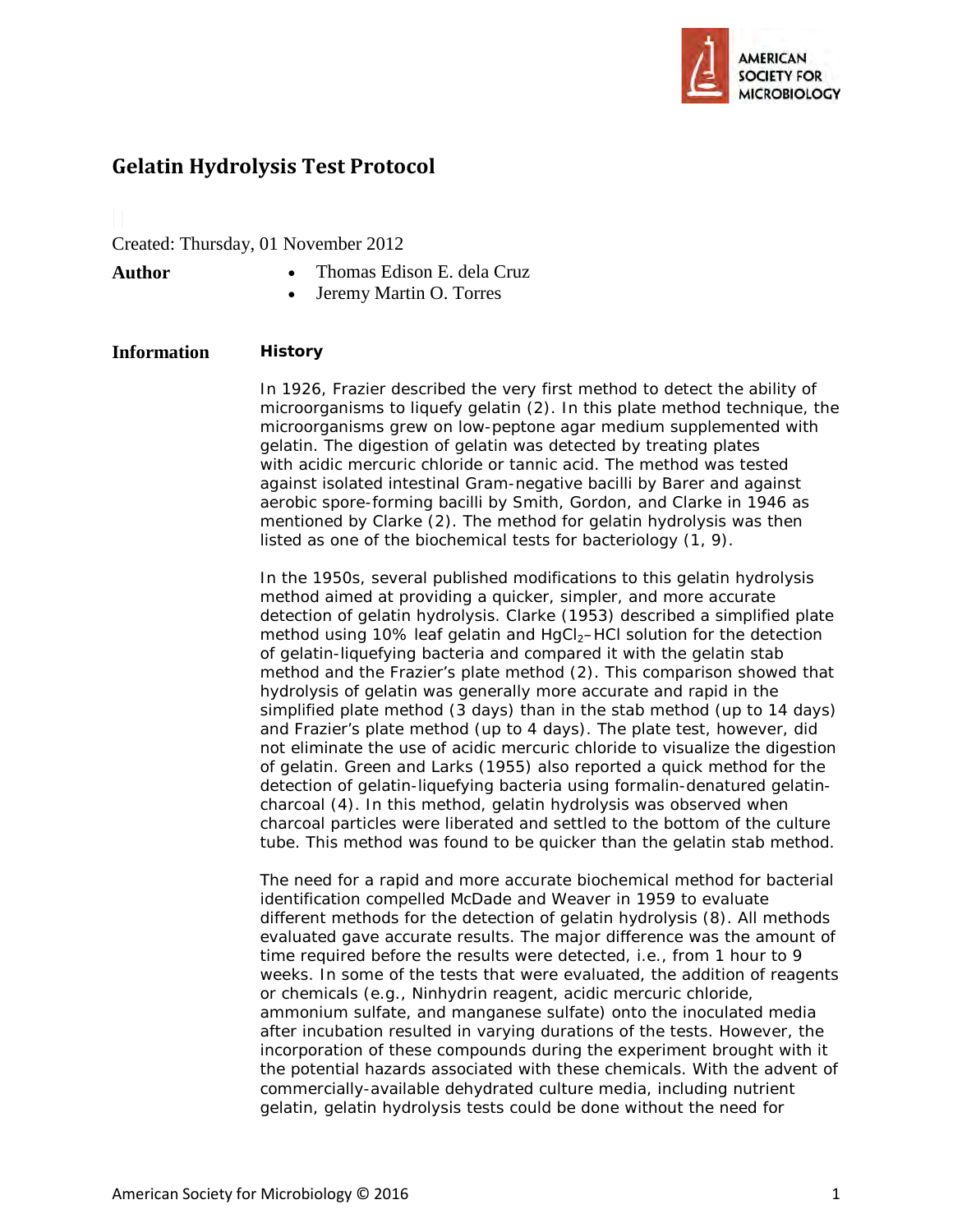

potentially hazardous reagents, thus making the tests safe and easy to do without a compromise in accuracy and reproducibility. The API rapid test kit (BioMérieux, Durham, NC) also allowed rapid detection of gelatin hydrolysis with the diffusion of black pigment within the cupule.

#### **Purpose**

The gelatin hydrolysis test detects the ability of bacteria to produce gelatinases. This test aids in the identification of*Serratia*, *Pseudomonas*, *Flavobacterium*, and *Clostridium* (7, 11). It distinguishes the gelatinase-positive, pathogenic*Staphylococcus aureus* from the gelatinase-negative, nonpathogenic *Staphylococcus epidermidis* (5). Gram-positive, sporeforming, rod-shaped, aerobic or anaerobic bacteria such as *Bacillus anthracis*, *B. cereus*, *B. subtilis*,*Clostridium perfringens* and *C. tetani* are also positive for gelatin hydrolysis (6). The test can be used to differentiate genera of gelatinase-producing bacteria such

as *Serratia* and *Proteus* from other members of the family*Enterobacteriaceae* (6).

**TABLE 1** List of common bacteria and their reactions to the gelatin hydrolysis test performed on nutrient gelatin (3, 6)

| <b>Species</b>             | Biosafety Gro Liquefac<br>level | wth    | tion   |
|----------------------------|---------------------------------|--------|--------|
| <i>Bacillus subtilis</i>   | 1                               | $\pm$  | $\pm$  |
| Clostridium<br>perfringens | 1 or $2$                        | $\pm$  | $^{+}$ |
| Escherichia coli           | 1                               | $\pm$  |        |
| Proteus vulgaris           | 1                               | $\div$ | $\div$ |
| Serratia<br>liquefaciens   | 1                               | $\pm$  | $^{+}$ |
| Staphylococcus<br>aureus   |                                 | $^+$   |        |
| Thanry                     |                                 |        |        |

**Theory**

Gelatin is a protein derived from the connective tissues of vertebrates, that is, collagen (6). It is produced when collagen is boiled in water (5). Gelatin hydrolysis detects the presence of gelatinases. Gelatinases are proteases secreted extracellularly by some bacteria which hydrolyze or digest gelatin (6). This process takes place in two sequential reactions (Fig. 1).

In the first reaction, gelatinases degrade gelatin to polypeptides (6).



Then, the polypeptides are further converted into amino acids (6).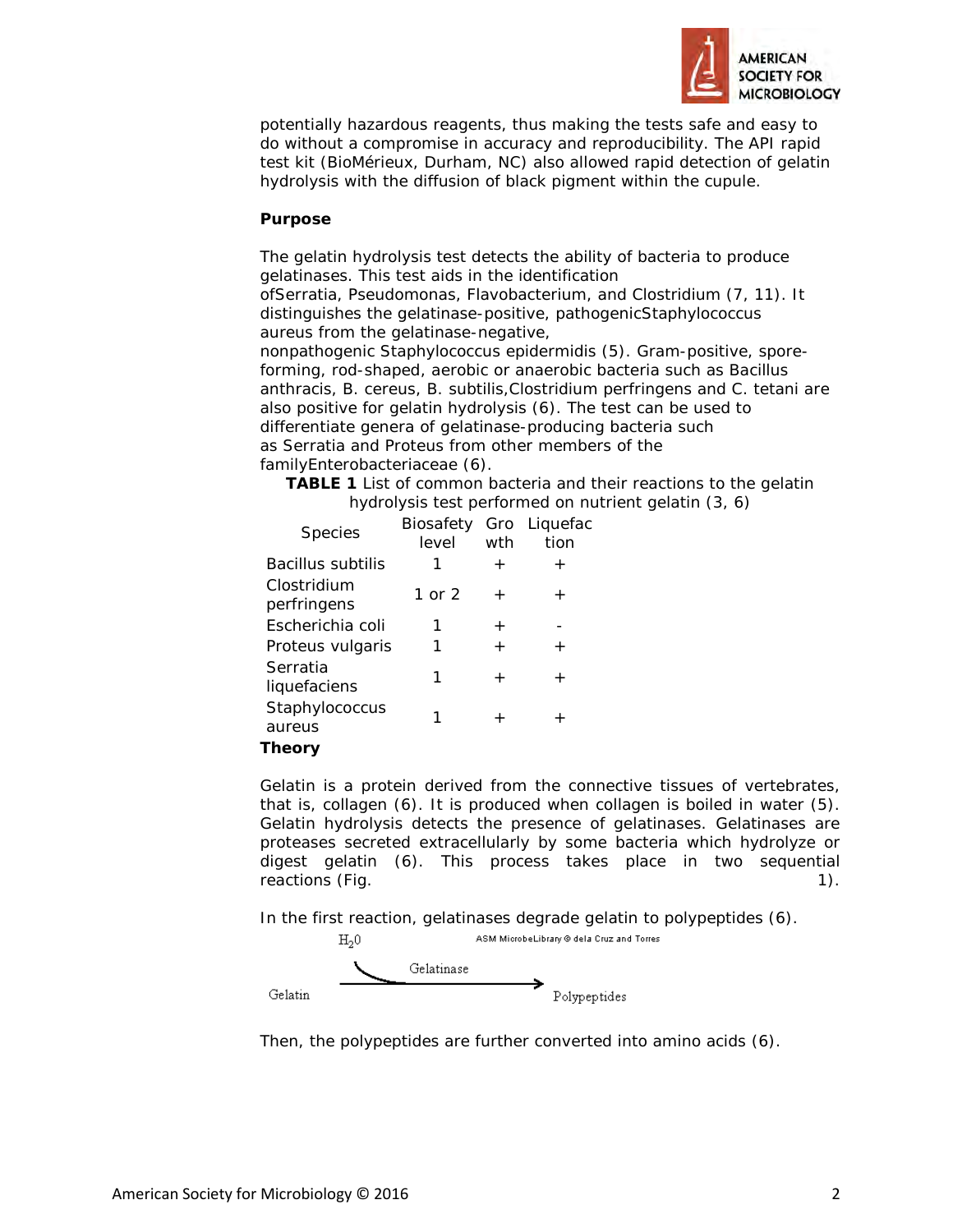



**FIG 1** Reactions involved in gelatin hydrolysis. The bacterial cells can then take up these amino acids and use them in their metabolic processes.

Gelatin hydrolysis is detected using a nutrient gelatin medium (5, 6). This medium contains peptic digest of animal tissue (peptone), beef extract, and gelatin (3). Gelatin serves as both solidifying agent and substrate for gelatinase activity. When nutrient gelatin tubes are stabinoculated with a gelatinase-positive bacterium, the secreted gelatinases will hydrolyze the gelatin resulting in the liquefaction of the medium (6). Since gelatin is digested and is no longer able to gel, the medium will remain liquid when placed inside a refrigerator or in an ice bath (5). A nutrient gelatin medium inoculated with a gelatinase-negative bacterium will remain solid after the cold treatment. The medium can be inoculated with both aerobic and anaerobic bacteria and incubated as appropriate.

### **RECIPE**

## **Nutrient gelatin (3)**

| Peptone      | 5.0 g/liter   |
|--------------|---------------|
| Beef extract | 3.0 g/liter   |
| Gelatin      | 120.0 g/liter |

Final pH:  $6.8 \pm 0.2$  at 25°C.

Prepare medium by mixing all ingredients in 1,000 ml of distilled or deionized water and heating gently to dissolve. Dispense 2 to 3 ml of medium into 13- by 100-mm culture tubes. Autoclave medium at 121°C (15 psi) for 15 minutes. Allow the tubed medium to cool in an upright position before use. Store the prepared medium at 2 to 8°C. Tubed medium stored at 2 to 8°C may be used until its expiration date. Do not use tubed medium if it shows signs of microbial contamination, discoloration, drying, or other signs of deterioration (3).

#### **PROTOCOL**

**Nutrient gelatin stab method.** There are several methods for determining gelatinase production, all of which make use of gelatin as the substrate. The standard and most commonly employed method is the nutrient gelatin stab method. This method offers an easy and accurate interpretation of results (medium liquefaction) and eliminates the use of reagents or chemicals that may be hazardous to health.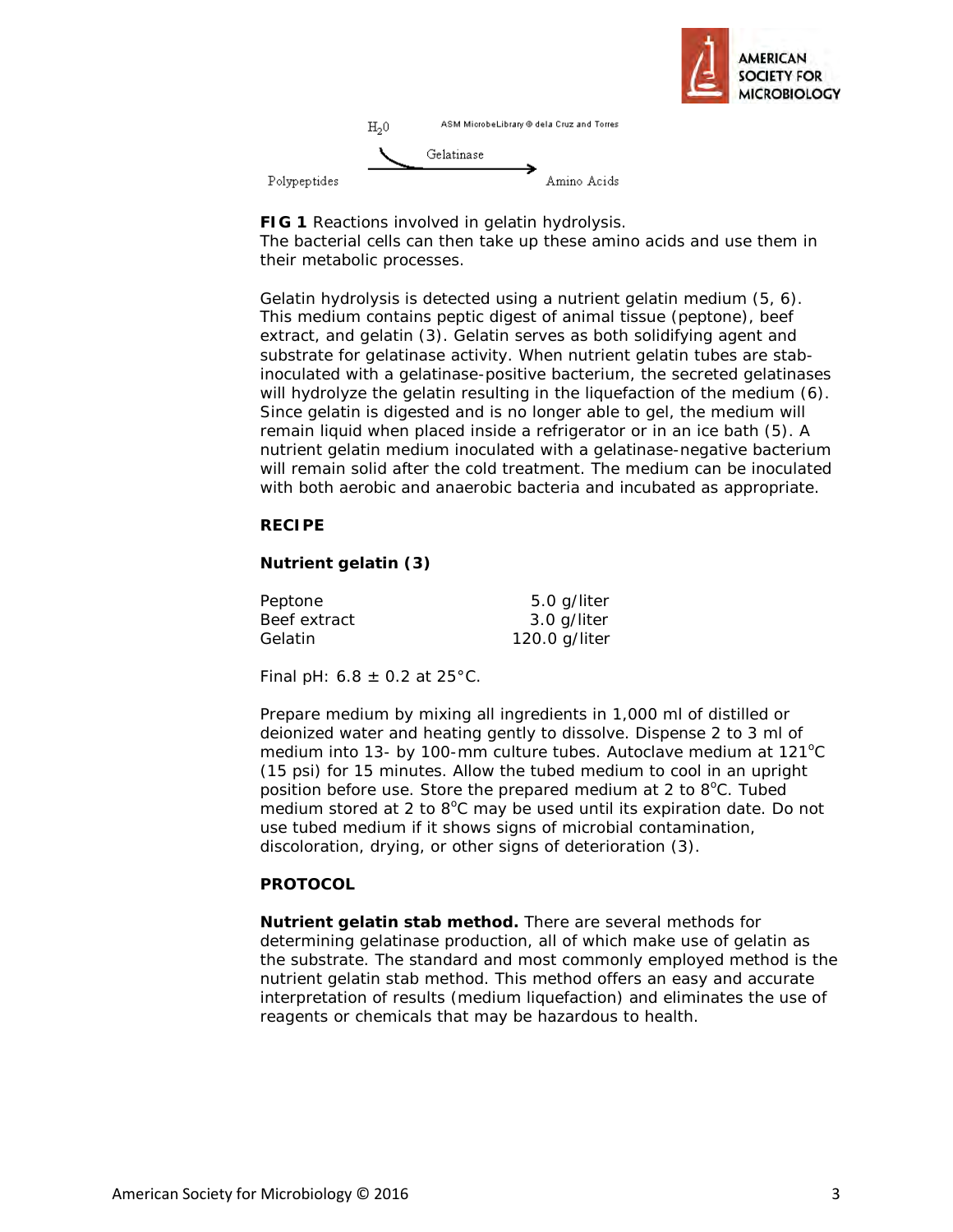

**FIG 2** A schematic diagram of the gelatin hydrolysis test using the nutrient gelatin stab method. The use of screw-capped test tubes is recommended.

In this method, a heavy inoculum of an 18- to 24-hour-old test bacteria is stab-inoculated into tubes containing nutrient gelatin (Fig. 2). The inoculated tubes and an uninoculated control tube are incubated at 25°C, or at the test bacterium's optimal growth temperature, for up to 1 week, and checked everyday for gelatin liquefaction. Gelatin normally liquefies at 28°C and above, so to confirm that liquefaction was due to gelatinase activity, the tubes are immersed in an ice bath for 15 to 30 minutes. Afterwards, tubes are tilted to observe if gelatin has been hydrolyzed. Hydrolyzed gelatin will result in a liquid medium even after exposure to cold temperature (ice bath), while the uninoculated control medium will remain solid (Fig. 3). For weak positive results, incubate the inoculated nutrient gelatin tube longer until complete liquefaction is observed. The hydrolysis of gelatin indicates the secretion of gelatinase by the test organism into the medium. Note that some bacterial species, e.g., *Proteus vulgaris*, may require up to 14 days of incubation to yield a positive result. Aseptic techniques and appropriate biosafety protocols should always be strictly observed and practiced in the microbiology laboratory.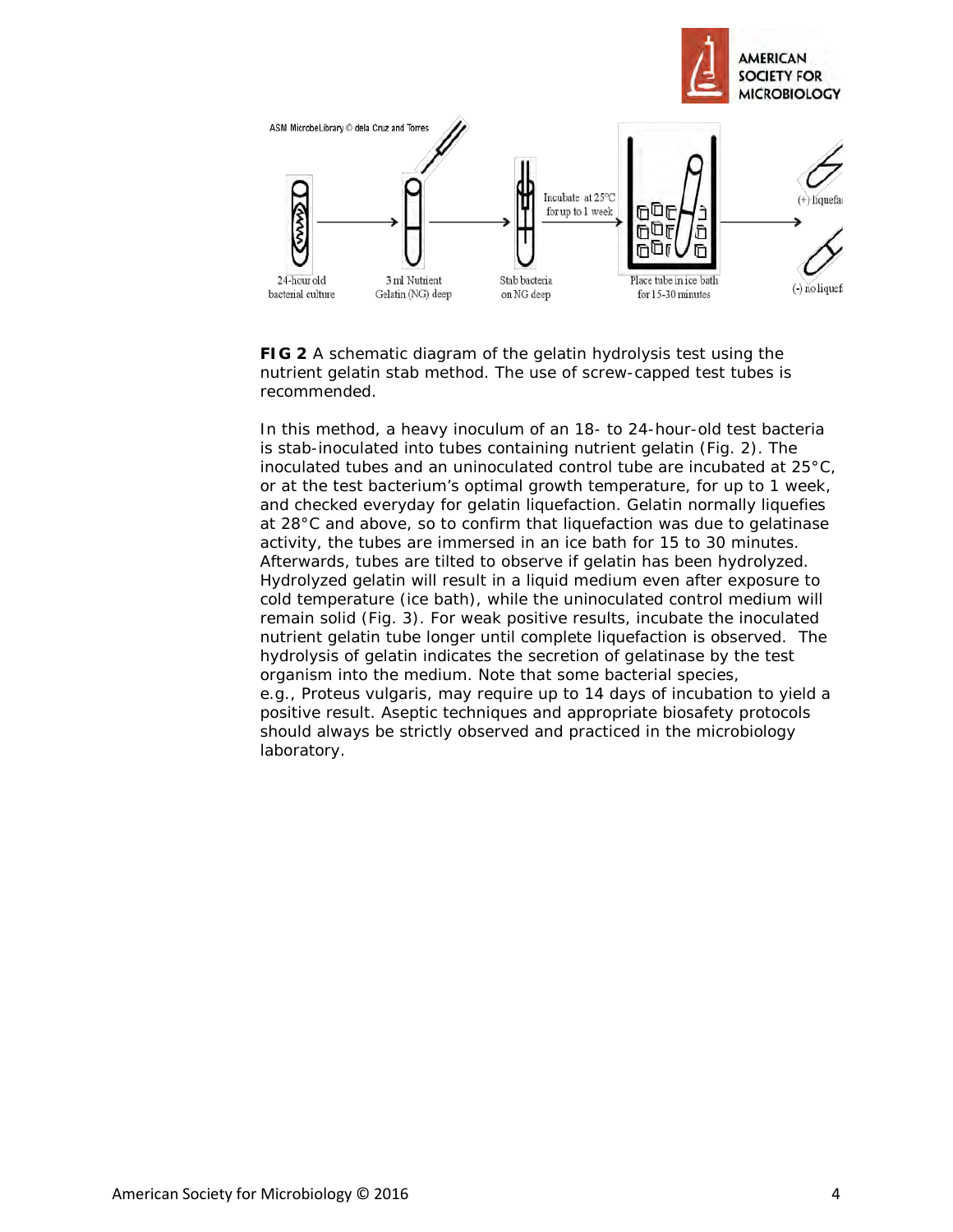



**A**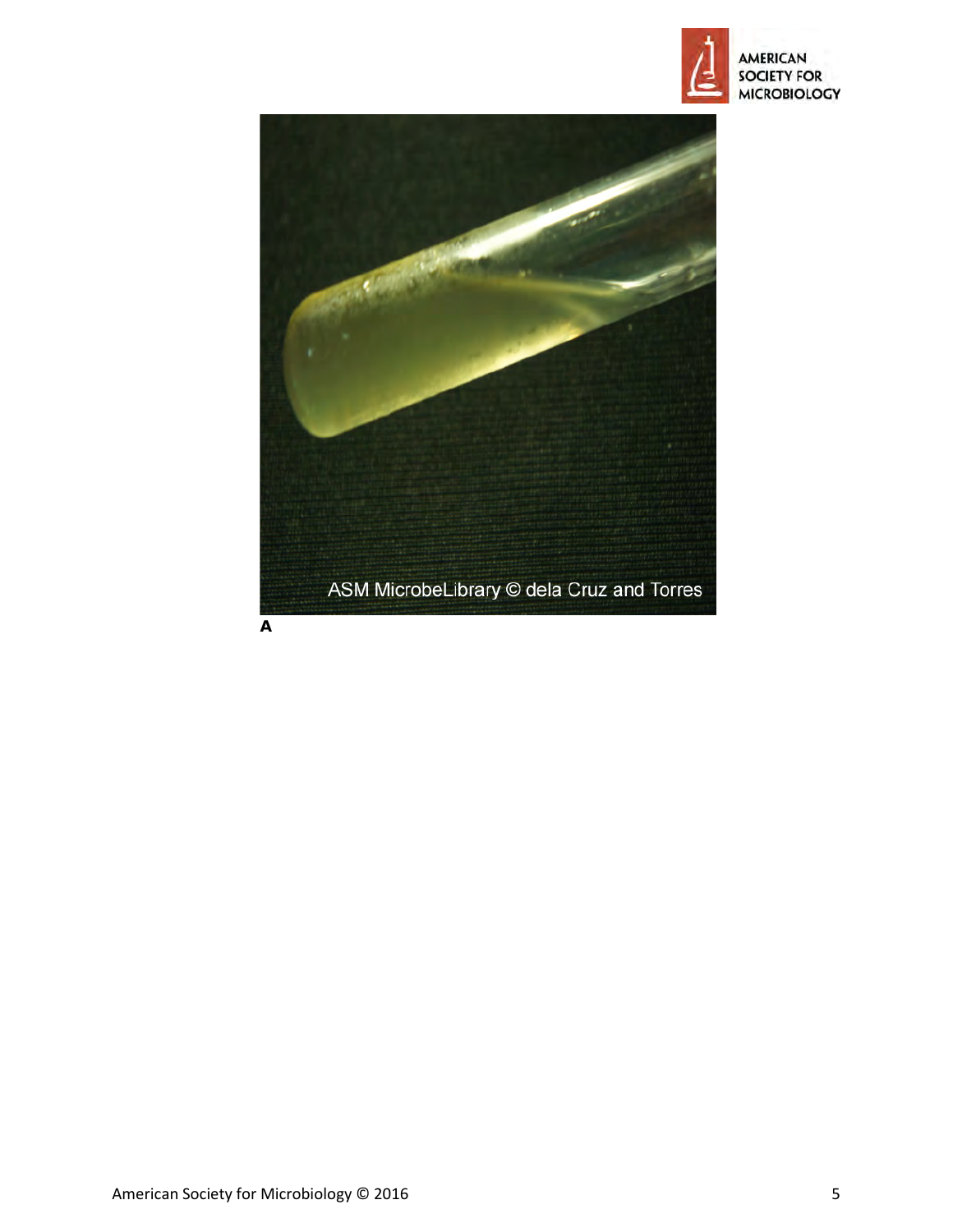



#### **B**

**FIG 3** Gelatin hydrolysis test. After 30 minutes in an ice bath, a nutrient gelatin tube inoculated with *Bacillus subtilis*exhibited positive gelatin hydrolysis as shown by medium liquefaction (A) while the uninoculated control remained solid (B). Gelatin hydrolysis was observed after 3 days of incubation.

For the nutrient gelatin stab method, it should be noted that some gelatinase-positive organisms produce the enzyme at a slower rate. Thus, the following tips are recommended:

Stab-inoculate nutrient gelatin tubes with a heavy inoculum of the test bacteria.

• Incubate nutrient gelatin tubes for a longer period (7 days up to 14 days).

Use smaller test tubes for the nutrient gelatin medium (13 by 100 mm).

• Use a smaller volume of nutrient gelatin (2 to 3 ml) in the tubes.

**Nutrient gelatin plate method.** A suggested alternate test to detect gelatin hydrolysis is the nutrient gelatin plate method. In this method, a heavy inoculum of an 18- to 24-hour-old test bacteria is stab-inoculated onto culture plates prefilled with nutrient gelatin (23 g/liter nutrient agar, 8 g/liter gelatin). Inoculated nutrient gelatin plates are incubated at 35°C for 24 hours. Gelatin hydrolysis is indicated by clear zones around gelatinase-positive colonies (Fig. 4). In some cases, plates are flooded with saturated ammonium sulfate to precipitate unhydrolyzed gelatin,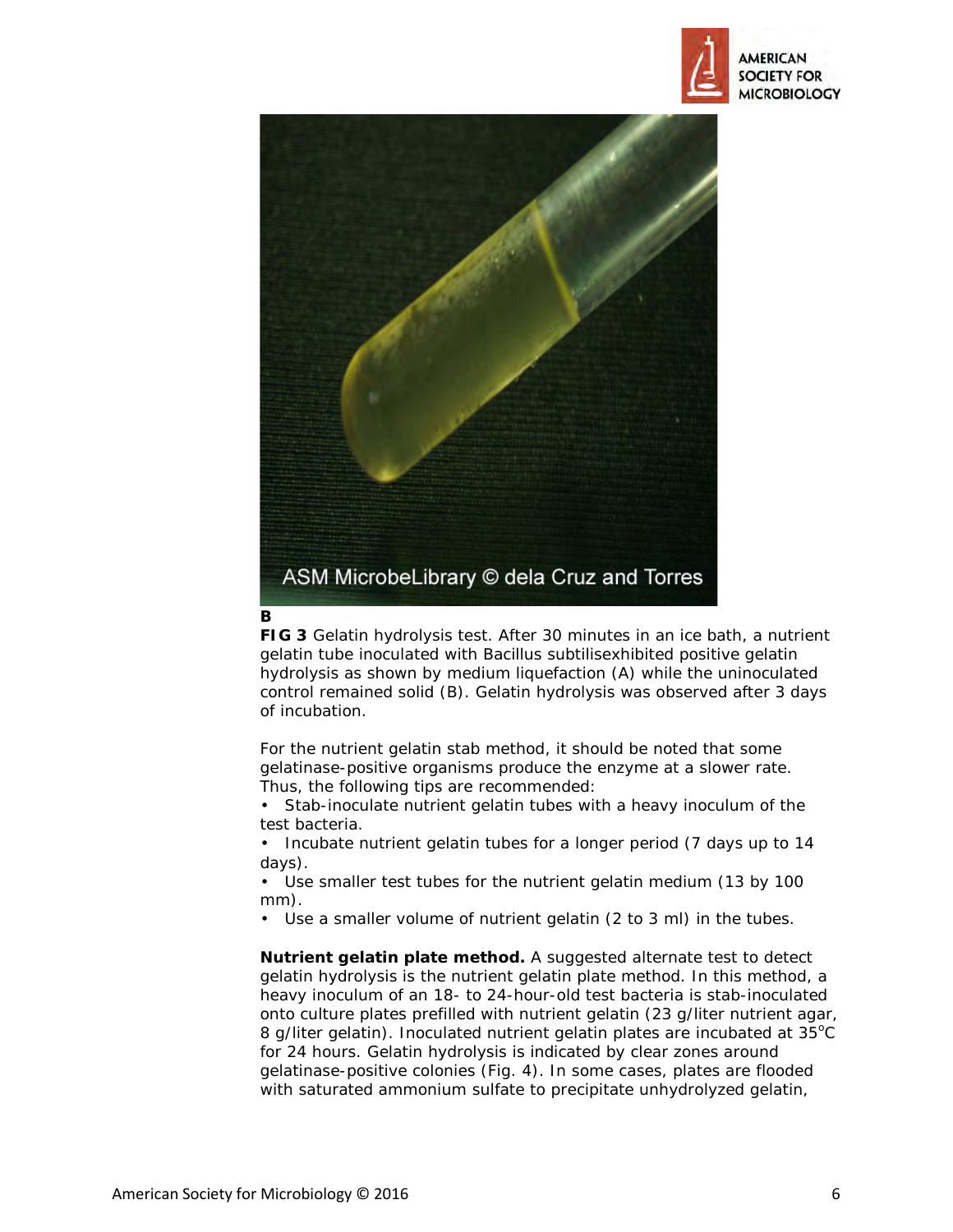

making the clear zones easier to see. Results are often observed within 5 to 10 minutes after flooding with saturated ammonium sulfate (C. Hopper, University of Maine, personal communication).



**FIG 4** Gelatin hydrolysis test using nutrient gelatin plate method. (A) Positive gelatin hydrolysis exhibited by *Bacillus subtilis* indicated by the clear zone around the colony after the addition of saturated ammonium sulfate. (B) Negative gelatin hydrolysis exhibited by *Escherichia coli* indicated by the absence of a clear zone around the colony. Inoculated culture plates were incubated for 24 hours.

Another suggested medium for the nutrient gelatin plate method contains 4 g/liter of peptone, 1 g/liter of yeast extract, 12 g/liter of gelatin, and 15 g/liter of agar. In most cases, this medium gives a visible zone without treatmentby saturated ammonium sulfate (10).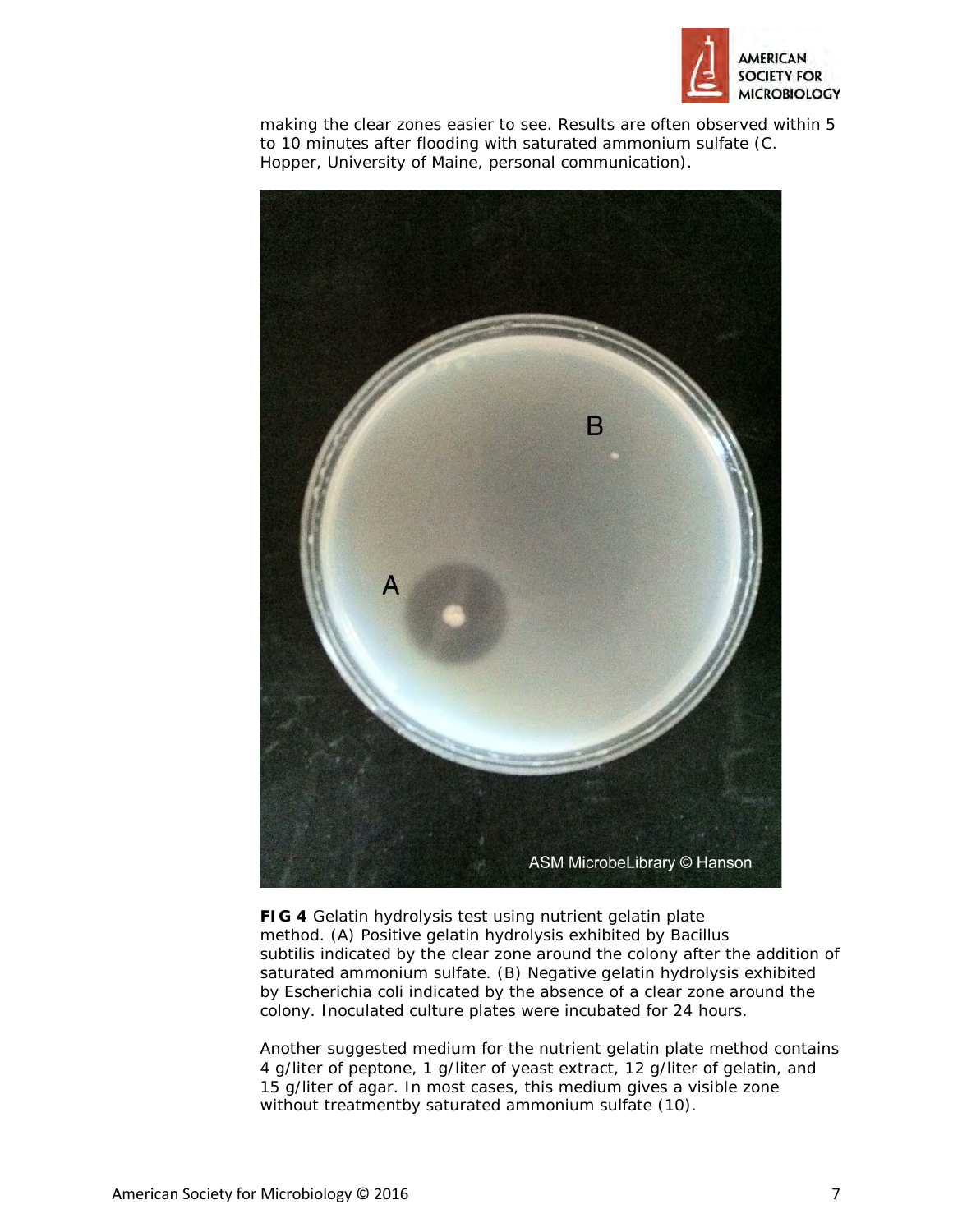

## **SAFETY**

The ASM advocates that students must successfully demonstrate the ability to explain and practice safe laboratory techniques. For more information, read the laboratory safety section of the ASM Curriculum [Recommendations: Introductory Course in Microbiology](http://www.asm.org/index.php/undergraduate-faculty/curriculum-resources-and-publications/29-education/undergraduate-faculty/213-asms-curriculum-recommendations-introductory-course-in-microbiology1) and the [Guidelines for Biosafety in Teaching Laboratories.](http://www.asm.org/index.php/microbelibrary/laboratory-safety-guidelines)

## **COMMENTS AND TIPS**

• The gelatin hydrolysis test is a great way to highlight proteolysis by bacteria and introduce the idea that some tests for taxonomy can also demonstrate virulence mechanisms.

• Nutrient gelatin plates or tubes may need incubation periods longer than 24 hours. When this is the case, the plates or tubes should be checked every 24 hours for up to 14 days.

## **REFERENCES**

1. **Clarke PH, Cowan ST.** 1952. Biochemical methods for bacteriology. J. Gen. Microbiol. **6:**187–197.

2. **Clarke SKR.** 1953. A simplified plate method for detecting gelatinliquefying bacteria. J. Clin. Pathol. **6:**246–248.

3. **Difco Laboratories.** 2009. Difco & BBL manual: manual of microbiological culture media, 2nd ed, p 402–403. Becton Dickinson and Company, Sparks, MD.

4. **Greene RA, Larks GG.** 1955. A quick method for the detection of gelatin liquefying bacteria. J. Bacteriol. **69:**224.

5. **Harley JP.** 2005. Laboratory exercises in microbiology, 6th ed. McGraw-Hill Companies, Inc., New York, NY.

6. **Leboffe MJ, Pierce BE.** 2010. Microbiology laboratory theory and application, 3rd ed. Morton Publishing Company, Englewood, CO.

7. **Madigan MT, Martinko JM, Stahl DA, Clark DP.** 2012. Brock biology of microorganisms, 13th ed. Benjamin Cummings, San Francisco, CA.

8. **McDade JJ, Weaver RH.** 1959. Rapid methods for the detection of gelatin hydrolysis. J. Bacteriol. **77:**60–64.

9. **Schreckenberger PC, Blazevic DJ**. 1974. Rapid methods for biochemical testing of anaerobic bacteria. Appl. Microbiol. **28:**759–762. 10. **Smith HL, Jr, Goodner K.** 1958. Detection of bacterial gelatinases by gelatin-agar plate methods. J. Bacteriol.**76:**662–665.

11. **Willey JM, Sherwood LM, Woolverton CJ.** 2008. Prescott's microbiology, 8th ed. McGraw-Hill Companies, Inc., New York, NY.

## **REVIEWERS**

This resource was peer-reviewed. Participating reviewers:

Naowarat Cheeptham Thompson Rivers University, Kamloops, British Columbia, Canada

Anne Hanson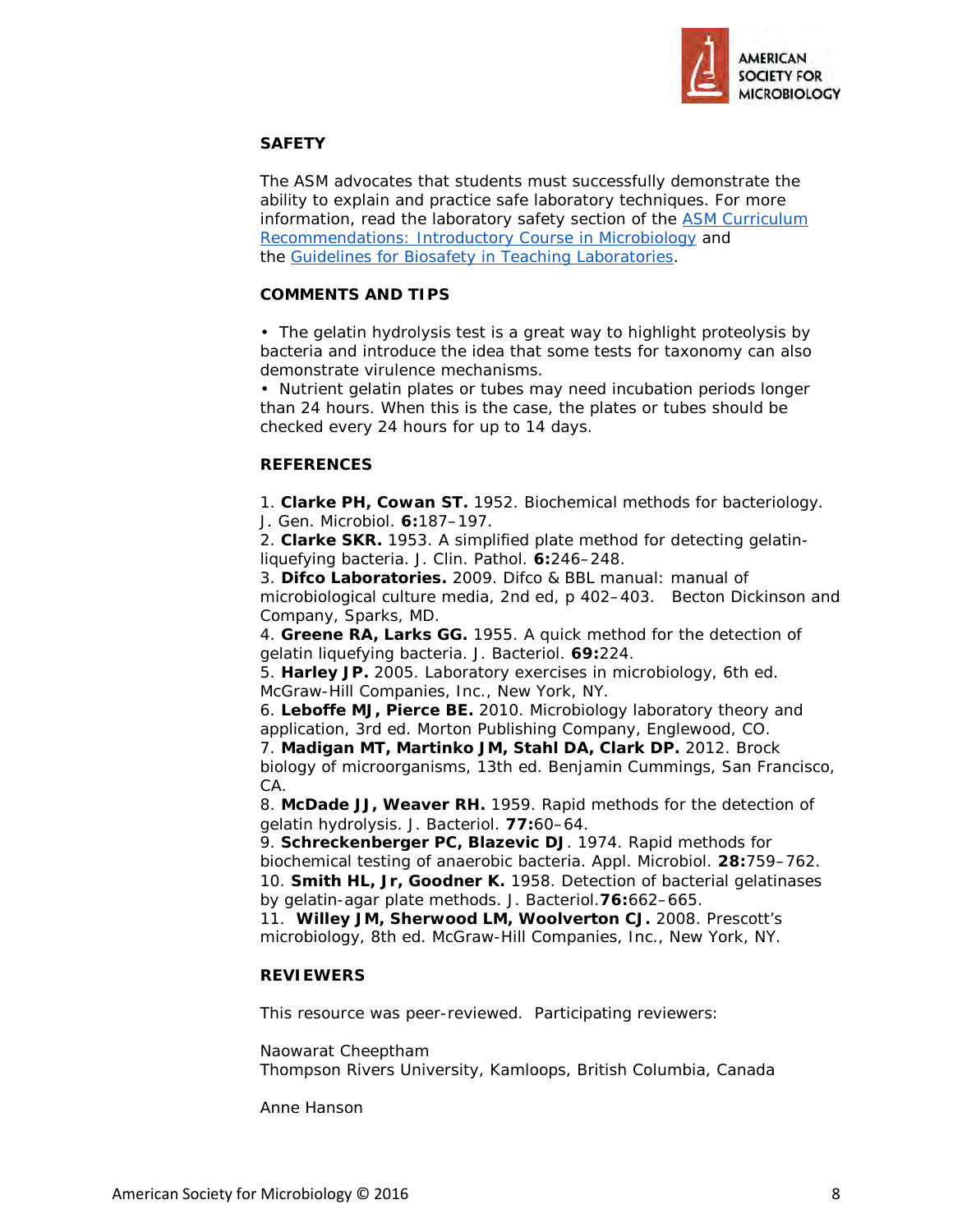

University of Maine, Orono, ME

Roxana B. Hughes University of North Texas, Denton, TX

Archana Lal Independence Community College, Independence, KS

Min-Ken Liao Furman University, Greenville, SC

Karen Reiner Andrews University, Berrien Springs, MI

Patricia Shields University of Maryland, College Park, MD

Erica Suchman Colorado State University, Ft. Collins, CO

#### **2012 AD HOC PROTOCOL REVIEW COMMITTEE**

Sue Katz Amburn Rogers State University, Claremore, OK

Benita Brink Adams State University, Alamosa, CO

Elaine Brunschwig Cuyahoga Community College, Cleveland, OH

Laura Cathcart University of Maryland, College Park, MD

Deborah V. Harbour College of Southern Nevada, Las Vegas, NV

Jackie Reynolds Richland College, Dallas, TX

Kate Rodgers Virginia Tech, Blacksburg, VA

#### **CONTRIBUTERS**

The following contributed to the Comments and Tips section at the ASM Conference for Undergraduate Educators 2012.

Rebecca Buxton University of Utah, Salt Lake City, UT

Deborah Harbor College of Southern Nevada, Las Vegas, NV